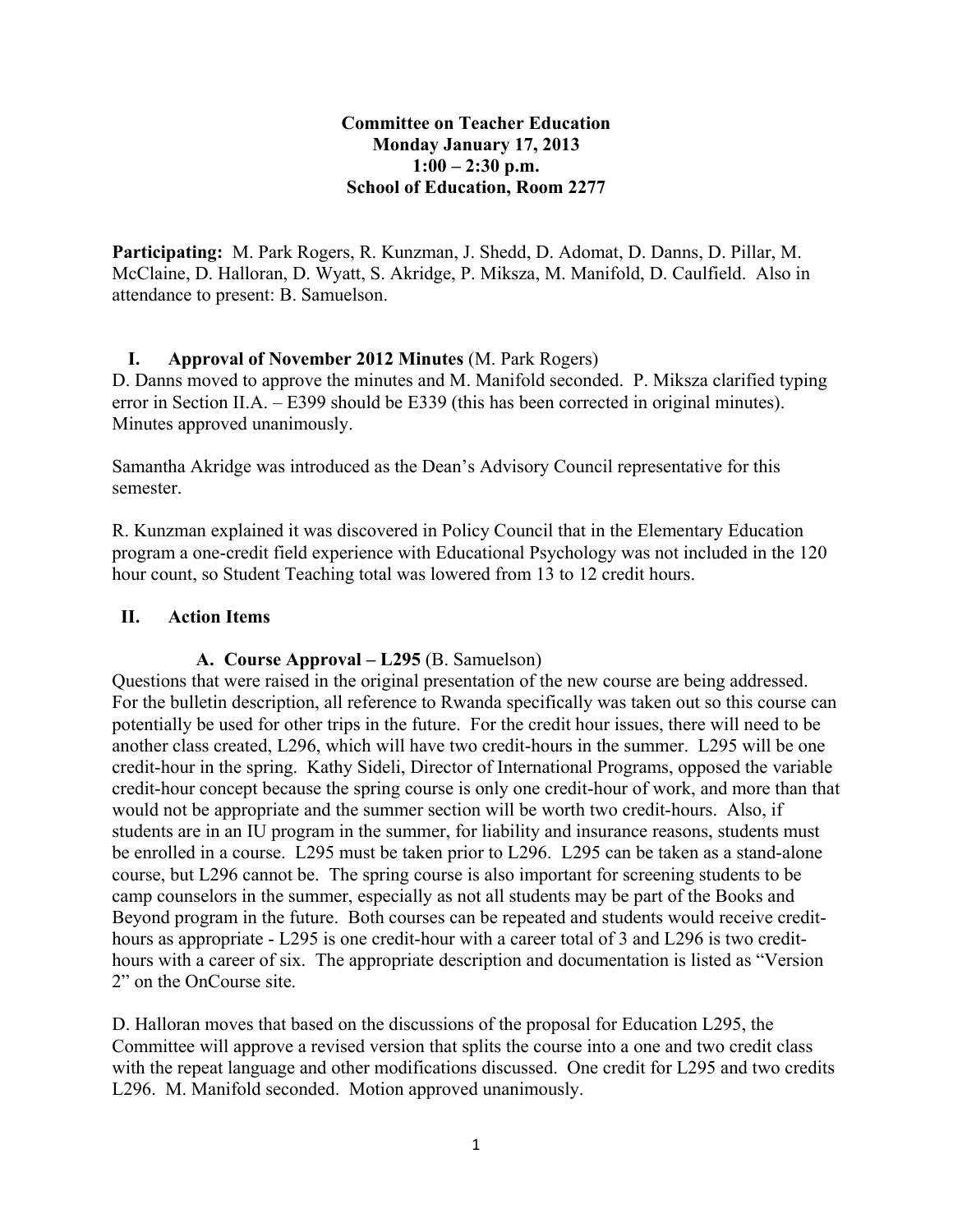## **B. Course Approval – K308** (R. Kunzman)

This course was originally approved as K307 which was presented by Cary Buzzelli. Policy Council determined that this course could not specify early childhood as this is a course number used on other campuses and so the title cannot be changed. Creating a new course number will solve this problem. The syllabus title will need to match the new course.

D. Danns moves to approve the new course number with an updated syllabus title. D. Adomat seconded. Motion approved unanimously.

## **C. Degree Consolidations and Deletions** (R. Kunzman)

The administration, under pressure from the Higher Ed Commission, wants to eliminate lowenrollment degrees. A number of degrees have been identified in each School in the University and they have been asked to either cut these degrees or explain why the degree should be kept. The Secondary and Elementary Education Councils have passed along their changes to this Committee. Two degrees would be eliminated. One is the B.S. in Earth-Space Science, which is in essence a duplicate of another Earth-Space Science degree in which students will continue to be enrolled. The other is a B.S. in Kindergarten/Primary Education which is a degree that is not currently in use. There are a number of secondary ed degrees that are low, and to be able to keep those without having to defend them as separate degrees, it has been recommended that they are all consolidated under a degree in Secondary Education. It would be indicated on the students' transcripts their particular major. Foreign Languages cannot be subsumed under the Secondary degree as they are all-grade degrees. A World Languages degree will be created to encompass all of these different languages which will then have sufficient enrollment. These changes will have no effect on licensing for our students. The B.S. in Early Childhood Education replaced the Kindergarten/Primary Ed degree, which has been unused since it was replaced by the former degree.

D. Danns moves that we delete the Earth-Space Science degree as well as the Kindergarten/Primary Ed degree and that we consolidate the secondary education degrees into one degree and the foreign languages degrees into a World Language degree. P. Miksza seconded. Motion approved unanimously.

#### **III. Information and Discussion**

# **A. Common Core Audit** (R. Kunzman)

Questions have been raised regarding how much attention is being paid to the common core as we prepare teachers and how much expertise does the faculty have and how much professional development do we need concerning the common core. Much of what is currently done in the curriculum is resonant with common core principles, but we should still make sure our students are conversant in the terminology and familiar with what is specifically in the standards. M. McClaine spoke about the common core in her elementary school and what it means for them. D. Pillar spoke to middle school and the common core. There will be translation issues concerning parents and how schools will be teaching. Math, for example, will be at a much deeper conceptual level, which is different from how parents would have been taught and may require helping parents understand the differences. M. Park Rogers spoke to the science perspective. Next generation national science standards are currently being developed and these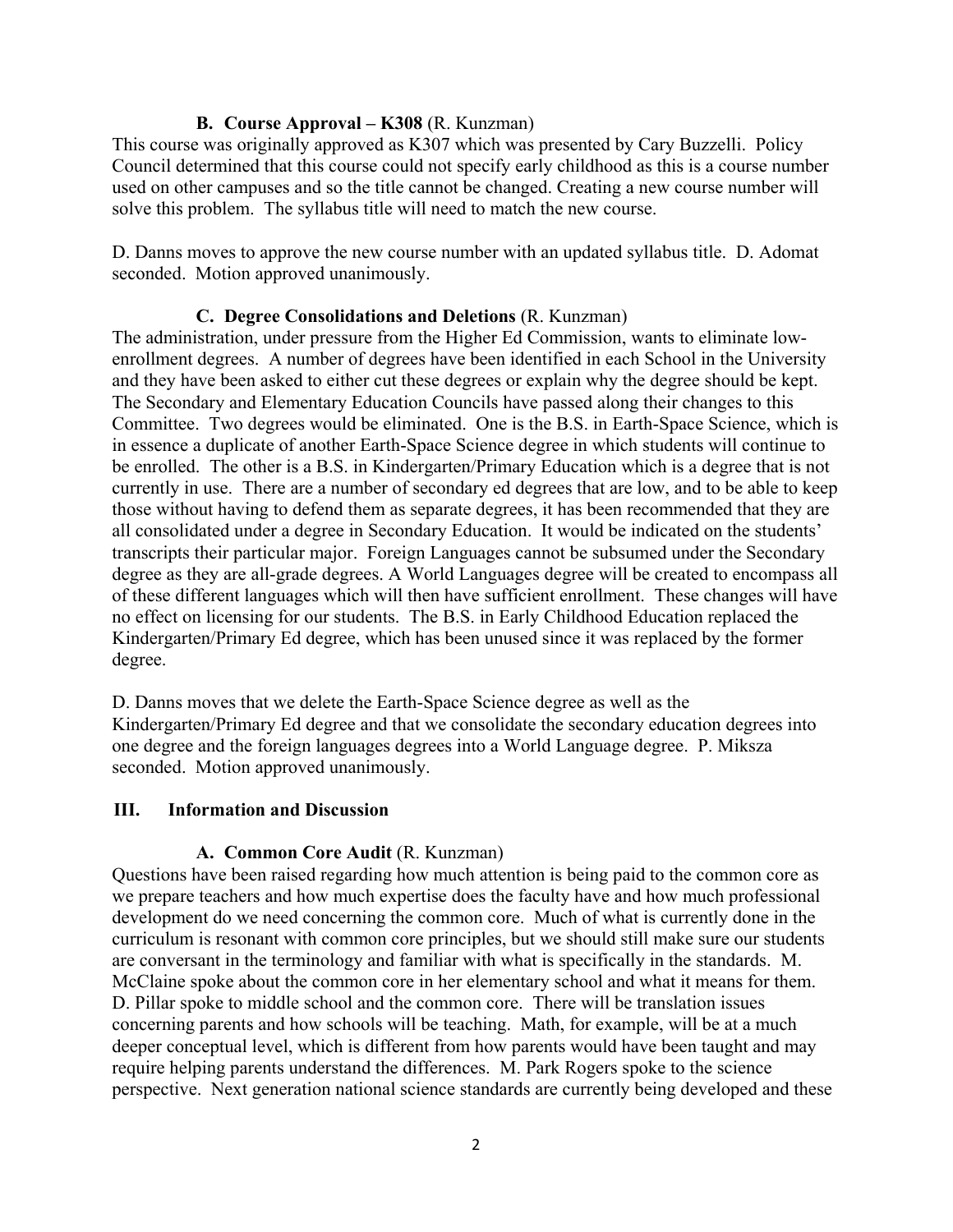are being aligned with elements of the common core. Science methods courses are preparing students for what is coming with these next generation science standards and how they relate to the common core. D. Adomat spoke regarding language arts. She explained that all courses, especially the reading addition courses, are being examined for content to make sure no areas were missed concerning the state standards. Two courses were identified and changes have been made to address the insufficiencies. M. Park Rogers spoke for math ed and relayed that they are talking about the common core in their classes and connecting the standards to lesson planning, but does not know the details beyond this. P. Miksza explained that they are addressed but since music is not included in the common core standards, they do not spend too much time on them. Time is spent on the 21<sup>st</sup> Century Skills framework and the National Standards for Music Education voluntary content standards are being revised. These will resemble the  $21<sup>st</sup>$  Century Skills in design and philosophy. R. Kunzman explained that a doctoral student in the Office of Teacher Education will do a more focused audit with the different program areas to discern their needs. S. Akridge confirmed this is being discussed in methods classes and being applied to lesson planning. This will not be an actionable item.

#### **B. Co-teaching Update** (J. Shedd)

The context of this item is that a regional schools task force was looking at ways students can work as a complement and not a burden to the school. One recommendation was integrating coteaching into student teaching and work to dispel the expectation that our students arrive, the classroom teacher disappears, and our student is then in charge. St. Cloud State has developed a co-teaching model and gives workshops to help schools institute this practice. Several SoE faculty and four MCCSC teachers went to this workshop and shared their thoughts. The handout summarized their reflections. They liked the idea of co-teaching very much. Co-teaching will need to be made a part of field experiences and help SoE students understand what this means and how it works in practice. Students are already paired in math/science cluster as well as the social studies/visual arts cluster and already gaining experience working together. Having had faculty and teachers go through the training now makes the SoE official so we have access to all of the resources St. Cloud has put together for co-teaching. D. Pillar believes this is a great idea but will probably need to pay a stipend or award professional growth points to get teachers to take on additional in-depth training such as this. M. McClaine agreed this sounds great but questioned how the training would look and how long does certification last. D. Pillar thought the role of the university observer is critical and that the first meeting should take place the semester before to properly prepare for the student teaching experience. J. Shedd explained the university supervisors already have a full day training over the summer which can be intensified for the co-teaching model. D. Pillar offered to host workshops in his building and M. McClaine likewise offered her building. R. Kunzman stated the focus will be with MCCSC and queried how best to get this started. D. Pillar suggested contact the Directors of Secondary Education and of Elementary Education and maybe use Jackson Creek and University as pilot schools.

#### **C. edTPA Update** (R. Kunzman)

This is a brief summary of edTPA, which is a portfolio and video assessment tool that happens during student teaching currently being piloted. There were six students in the fall semester and 20 for this spring. Student feedback has been very positive and we have learned more about what is needed to properly support and prepare our students and faculty for this assessment. The most powerful benefit for our faculty and for our programs is that edTPA provides a real stark indication of what our student teachers are able to do and what they know and how it has